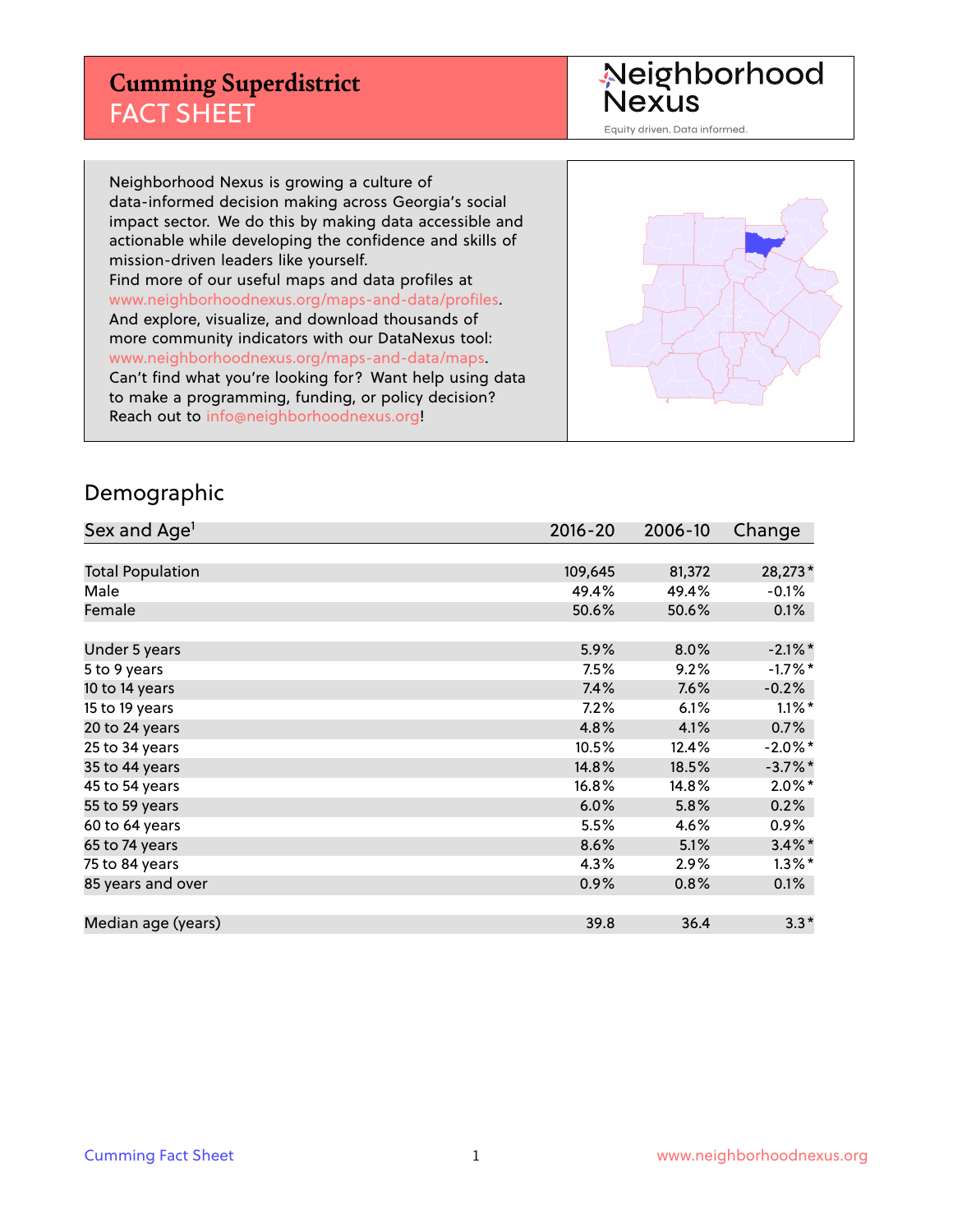# Demographic, continued...

| Race <sup>2</sup>                                            | 2016-20     | 2006-10 | Change      |
|--------------------------------------------------------------|-------------|---------|-------------|
| <b>Total population</b>                                      | 109,645     | 81,372  | 28,273*     |
| One race                                                     | 95.8%       | 98.8%   | $-3.0\%$ *  |
| White                                                        | 80.9%       | 90.0%   | $-9.1\%$ *  |
| <b>Black or African American</b>                             | 3.8%        | 2.3%    | $1.5%$ *    |
| American Indian and Alaska Native                            | 0.5%        | 0.2%    | 0.3%        |
| Asian                                                        | 8.5%        | 3.0%    | 5.5%*       |
| Native Hawaiian and Other Pacific Islander                   | 0.0%        | 0.0%    | $-0.0%$     |
| Some other race                                              | 2.0%        | 3.2%    | $-1.2%$     |
| Two or more races                                            | 4.2%        | 1.2%    | $3.0\%$ *   |
| Race alone or in combination with other race(s) <sup>3</sup> | $2016 - 20$ | 2006-10 | Change      |
| <b>Total population</b>                                      | 109,645     | 81,372  | 28,273*     |
| White                                                        | 84.8%       | 91.1%   | $-6.3\%$ *  |
| <b>Black or African American</b>                             | 4.9%        | 2.7%    | $2.3\%$ *   |
| American Indian and Alaska Native                            | 1.0%        | 0.6%    | 0.3%        |
| Asian                                                        | 9.7%        | 3.4%    | $6.3\%$ *   |
| Native Hawaiian and Other Pacific Islander                   | 0.1%        | 0.1%    | $-0.0%$     |
|                                                              |             |         |             |
| Some other race                                              | 3.8%        | 3.3%    | 0.4%        |
| Hispanic or Latino and Race <sup>4</sup>                     | $2016 - 20$ | 2006-10 | Change      |
| <b>Total population</b>                                      | 109,645     | 81,372  | 28,273*     |
| Hispanic or Latino (of any race)                             | 10.6%       | 10.2%   | 0.4%        |
| Not Hispanic or Latino                                       | 89.4%       | 89.8%   | $-0.4%$     |
| White alone                                                  | 74.1%       | 83.2%   | $-9.1\%$ *  |
| Black or African American alone                              | 3.6%        | 2.2%    | $1.3\%$ *   |
| American Indian and Alaska Native alone                      | 0.3%        | 0.1%    | 0.2%        |
| Asian alone                                                  | 8.4%        | 3.0%    | $5.4\%$ *   |
| Native Hawaiian and Other Pacific Islander alone             | 0.0%        | 0.0%    | $-0.0%$     |
| Some other race alone                                        | 0.5%        | 0.2%    | 0.3%        |
| Two or more races                                            | 2.7%        | 1.2%    | $1.5%$ *    |
| U.S. Citizenship Status <sup>5</sup>                         | 2016-20     | 2006-10 | Change      |
|                                                              |             |         |             |
| Foreign-born population                                      | 15,974      | 9,741   | $6,233*$    |
| Naturalized U.S. citizen                                     | 44.1%       | 30.4%   | 13.7%*      |
| Not a U.S. citizen                                           | 55.9%       | 69.6%   | $-13.7\%$ * |
| Citizen, Voting Age Population <sup>6</sup>                  | $2016 - 20$ | 2006-10 | Change      |
| Citizen, 18 and over population                              | 73,212      | 51,813  | 21,399*     |
| Male                                                         | 48.1%       | 48.4%   | $-0.3%$     |
| Female                                                       | 51.9%       | 51.6%   | 0.3%        |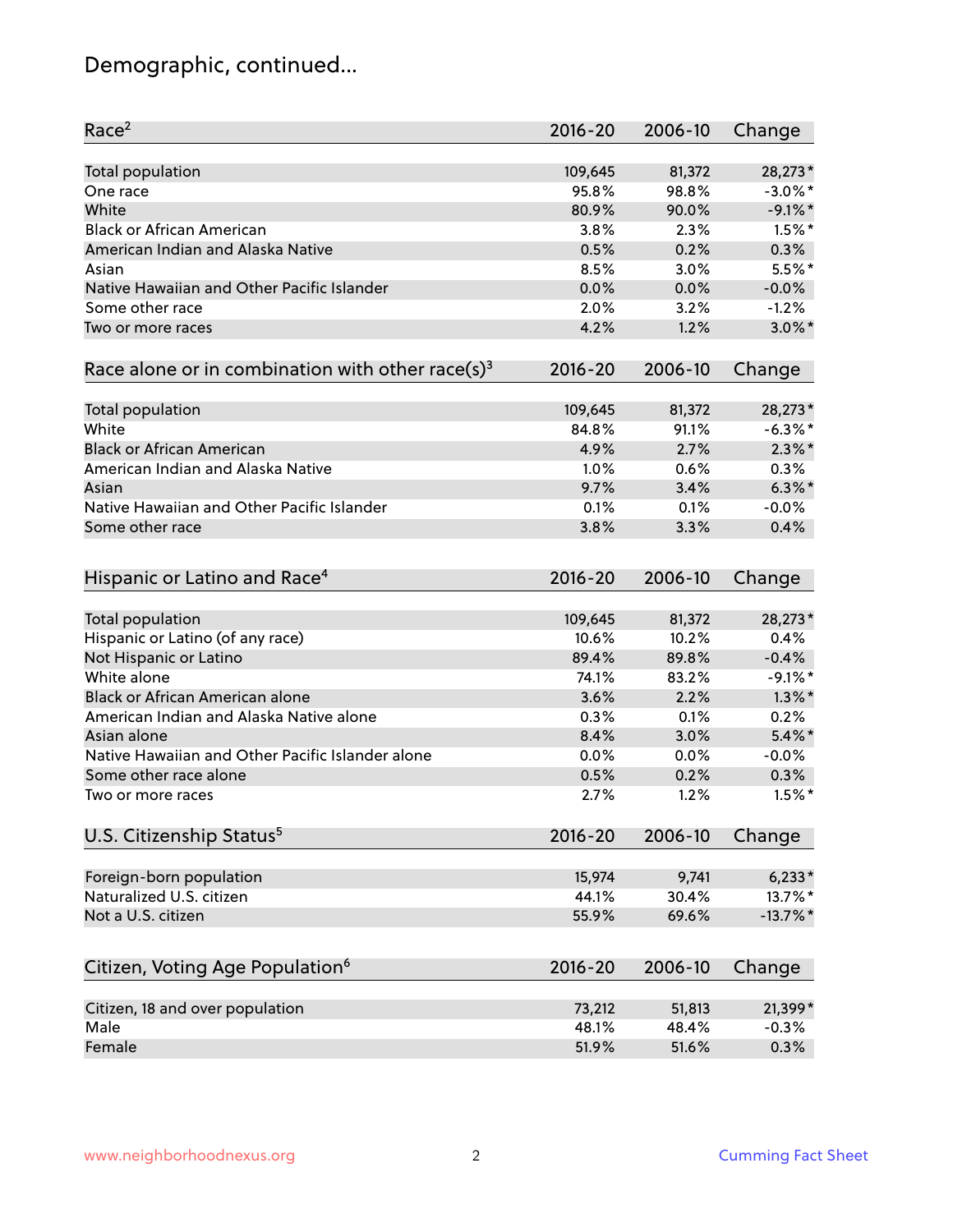#### Economic

| Income <sup>7</sup>                                 | $2016 - 20$ | 2006-10 | Change     |
|-----------------------------------------------------|-------------|---------|------------|
|                                                     |             |         |            |
| All households                                      | 38,637      | 28,085  | 10,552*    |
| Less than \$10,000                                  | 2.1%        | 3.5%    | $-1.4%$    |
| \$10,000 to \$14,999                                | 1.4%        | 3.0%    | $-1.6%$    |
| \$15,000 to \$24,999                                | 4.1%        | 4.8%    | $-0.8%$    |
| \$25,000 to \$34,999                                | 4.6%        | 6.5%    | $-1.9%$ *  |
| \$35,000 to \$49,999                                | 9.0%        | 11.6%   | $-2.6%$    |
| \$50,000 to \$74,999                                | 12.8%       | 18.4%   | $-5.6\%$ * |
| \$75,000 to \$99,999                                | 12.6%       | 15.1%   | $-2.5%$ *  |
| \$100,000 to \$149,999                              | 21.3%       | 19.8%   | 1.4%       |
| \$150,000 to \$199,999                              | 13.8%       | 9.4%    | 4.4%*      |
| \$200,000 or more                                   | 18.4%       | 7.8%    | 10.6%*     |
| Median household income (dollars)                   | 107,007     | 78,428  | 28,579*    |
| Mean household income (dollars)                     | 127,608     | 96,987  | 30,620*    |
| With earnings                                       | 86.0%       | 86.9%   | $-0.9%$    |
| Mean earnings (dollars)                             | 127,363     | 97,624  | 29,739*    |
| <b>With Social Security</b>                         | 26.1%       | 19.2%   | $6.9\%*$   |
| Mean Social Security income (dollars)               | 24,145      | 17,574  | $6,572*$   |
| With retirement income                              | 18.8%       | 13.8%   | $5.0\%$ *  |
| Mean retirement income (dollars)                    | 28,986      | 29,725  | $-739$     |
| With Supplemental Security Income                   | 2.1%        | 1.2%    | 0.9%       |
| Mean Supplemental Security Income (dollars)         | 10,135      | 7,616   | 2,519      |
| With cash public assistance income                  | 0.8%        | 1.1%    | $-0.4%$    |
| Mean cash public assistance income (dollars)        | 1,141       | 4,128   | $-2,986$   |
| With Food Stamp/SNAP benefits in the past 12 months | 3.1%        | 3.4%    | $-0.3%$    |
|                                                     |             |         |            |
| Families                                            | 30,322      | 21,931  | 8,391*     |
| Less than \$10,000                                  | 1.0%        | $3.1\%$ | $-2.1%$    |
| \$10,000 to \$14,999                                | 1.0%        | 1.7%    | $-0.7%$    |
| \$15,000 to \$24,999                                | 2.4%        | 3.7%    | $-1.4%$    |
| \$25,000 to \$34,999                                | 3.5%        | 5.1%    | $-1.6%$    |
| \$35,000 to \$49,999                                | 6.8%        | 10.0%   | $-3.2%$    |
| \$50,000 to \$74,999                                | 12.1%       | 17.1%   | $-5.0\%$ * |
| \$75,000 to \$99,999                                | 11.5%       | 16.5%   | $-5.0\%$ * |
| \$100,000 to \$149,999                              | 24.5%       | 22.4%   | 2.1%       |
| \$150,000 to \$199,999                              | 15.7%       | 11.2%   | 4.5%*      |
| \$200,000 or more                                   | 21.4%       | 9.3%    | 12.2%*     |
| Median family income (dollars)                      | 120,845     | 89,089  | 31,756*    |
| Mean family income (dollars)                        | 140,890     | 106,343 | 34,547*    |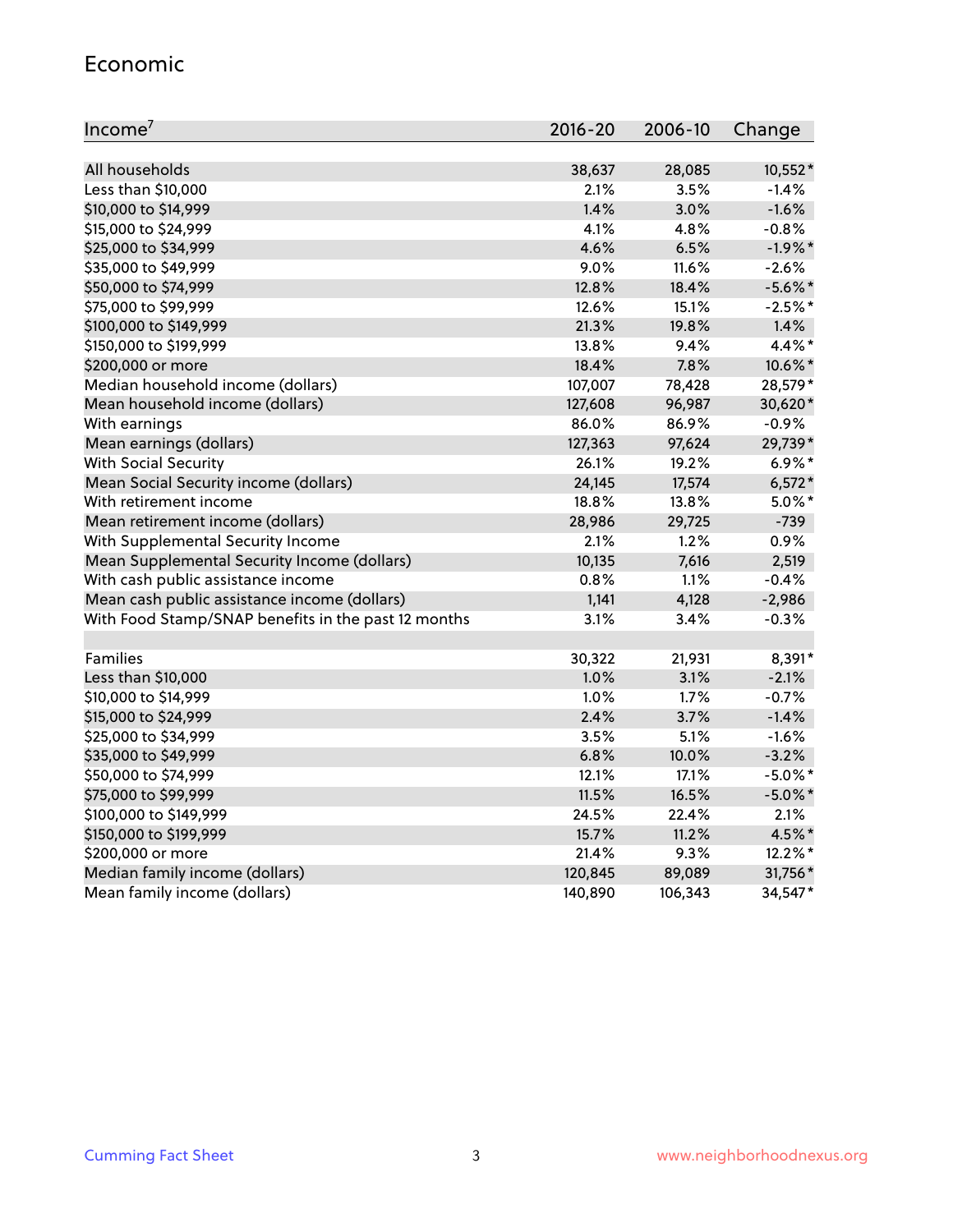#### Economic, continued...

| Income, continued <sup>8</sup>                                        | 2016-20 | 2006-10 | Change     |
|-----------------------------------------------------------------------|---------|---------|------------|
|                                                                       |         |         |            |
| Nonfamily households                                                  | 8,315   | 6,154   | $2,161*$   |
| Median nonfamily income (dollars)                                     | 54,350  | 45,301  | 9,049*     |
| Mean nonfamily income (dollars)                                       | 73,759  | 59,724  | 14,035*    |
| Median earnings for workers (dollars)                                 | 50,880  | 39,987  | 10,892*    |
| Median earnings for male full-time, year-round workers                | 86,995  | 65,486  | 21,509*    |
| (dollars)                                                             |         |         |            |
| Median earnings for female full-time, year-round workers<br>(dollars) | 57,209  | 43,626  | 13,584*    |
| Per capita income (dollars)                                           | 45,488  | 33,984  | $11,504*$  |
|                                                                       |         |         |            |
| Families and People Below Poverty Level <sup>9</sup>                  | 2016-20 | 2006-10 | Change     |
| All families                                                          | 3.1%    | 5.9%    | $-2.8\%$ * |
| With related children under 18 years                                  | 4.3%    | 8.0%    | $-3.7%$    |
| With related children under 5 years only                              | 1.3%    | 10.3%   | $-9.0%$    |
| Married couple families                                               | 2.1%    | 3.0%    | $-0.9%$    |
| With related children under 18 years                                  | 2.6%    | 3.6%    | $-1.0%$    |
| With related children under 5 years only                              | 0.6%    | 3.9%    | $-3.2%$    |
| Families with female householder, no husband present                  | 12.5%   | 23.2%   | $-10.7%$   |
| With related children under 18 years                                  | 15.6%   | 28.9%   | $-13.3%$   |
|                                                                       | 8.1%    | 69.3%   | $-61.2%$   |
| With related children under 5 years only                              |         |         |            |
| All people                                                            | 5.3%    | 7.6%    | $-2.3\%$ * |
| Under 18 years                                                        | 6.6%    | 9.4%    | $-2.8%$    |
| Related children under 18 years                                       | 6.0%    | 8.9%    | $-2.9%$    |
| Related children under 5 years                                        | 8.3%    | 9.9%    | $-1.6%$    |
| Related children 5 to 17 years                                        | 5.3%    | 8.6%    | $-3.3%$    |
| 18 years and over                                                     | 4.9%    | 6.9%    | $-2.0%$    |
| 18 to 64 years                                                        | 4.6%    | 7.4%    | $-2.8%$    |
| 65 years and over                                                     | 6.1%    | 3.3%    | 2.9%       |
| People in families                                                    | 3.6%    | 6.2%    | $-2.5%$ *  |
| Unrelated individuals 15 years and over                               | 18.7%   | 18.1%   | 0.6%       |
|                                                                       |         |         |            |
| Non-Hispanic white people                                             | 3.6%    | 5.6%    | $-2.0\%$ * |
| Black or African-American people                                      | 6.7%    | 14.9%   | $-8.1%$    |
| Asian people                                                          | 0.7%    | 2.1%    | $-1.4%$    |
| Hispanic or Latino people                                             | 19.2%   | 22.6%   | $-3.5%$    |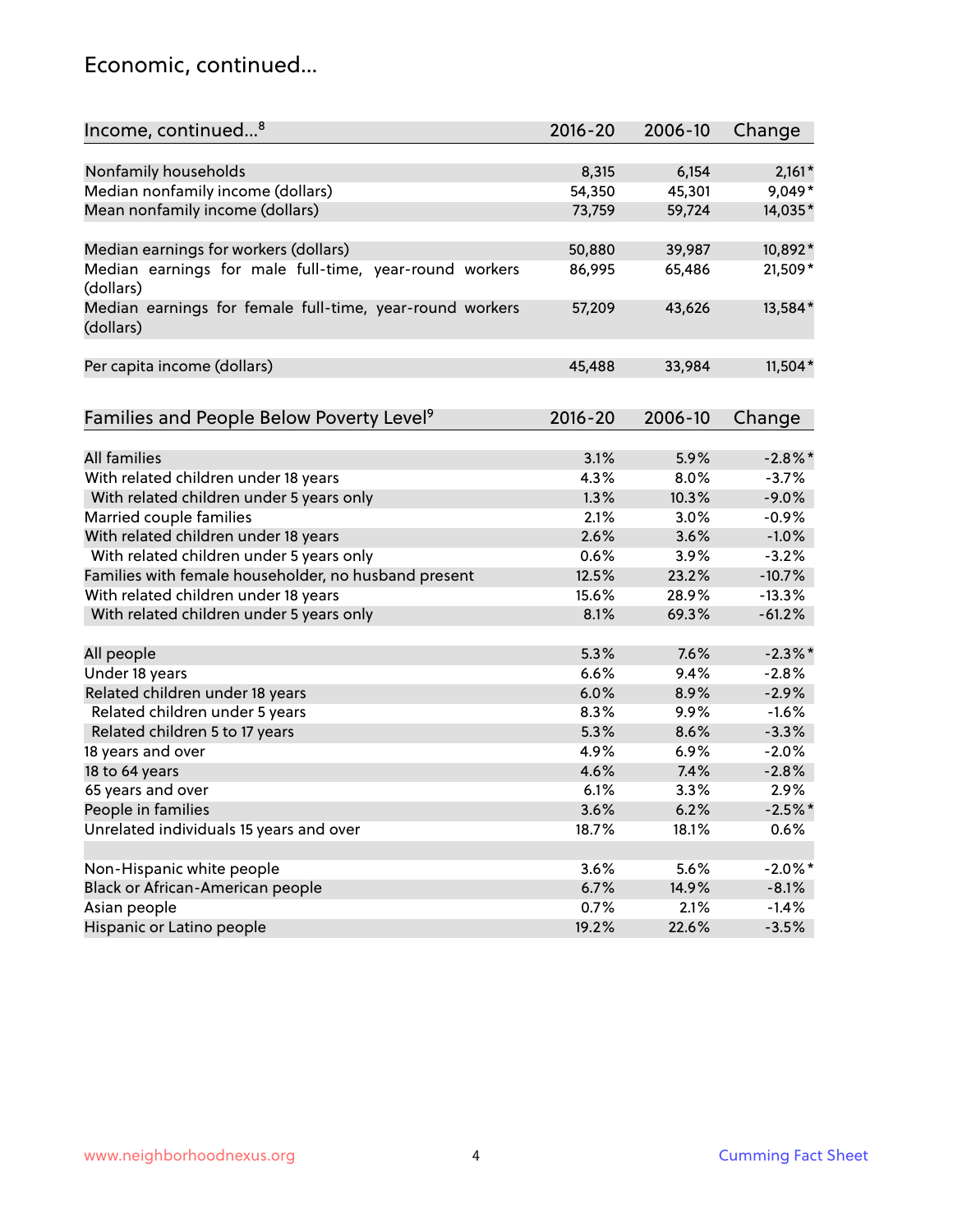### Employment

| Employment Status <sup>10</sup>                               | $2016 - 20$ | 2006-10 | Change     |
|---------------------------------------------------------------|-------------|---------|------------|
|                                                               |             |         |            |
| Population 16 years and over                                  | 84,927      | 59,940  | 24,987*    |
| In labor force                                                | 68.4%       | 69.7%   | $-1.3%$    |
| Civilian labor force                                          | 68.3%       | 69.6%   | $-1.3%$    |
| Employed                                                      | 66.1%       | 64.7%   | 1.4%       |
| Unemployed                                                    | 2.2%        | 4.9%    | $-2.7%$    |
| <b>Armed Forces</b>                                           | 0.1%        | 0.1%    | $-0.0%$    |
| Not in labor force                                            | 31.6%       | 30.3%   | 1.3%       |
| Civilian labor force                                          | 57,993      | 41,712  | 16,281*    |
| <b>Unemployment Rate</b>                                      | 3.1%        | 7.0%    | $-3.9%$    |
|                                                               |             |         |            |
| Females 16 years and over                                     | 43,327      | 30,390  | 12,937*    |
| In labor force                                                | 59.6%       | 59.9%   | $-0.3%$    |
| Civilian labor force                                          | 59.6%       | 59.9%   | $-0.3%$    |
| Employed                                                      | 57.3%       | 55.2%   | 2.1%       |
| Own children of the householder under 6 years                 | 8,002       | 7,753   | 249        |
| All parents in family in labor force                          | 62.4%       | 61.8%   | 0.6%       |
|                                                               |             |         |            |
| Own children of the householder 6 to 17 years                 | 19,541      | 15,252  | 4,289*     |
| All parents in family in labor force                          | 69.2%       | 62.2%   | 7.0%       |
|                                                               |             |         |            |
| Industry <sup>11</sup>                                        | $2016 - 20$ | 2006-10 | Change     |
| Civilian employed population 16 years and over                | 56,167      | 38,789  | 17,378 *   |
| Agriculture, forestry, fishing and hunting, and mining        | 0.3%        | 0.7%    | $-0.4%$    |
| Construction                                                  | 7.1%        | 8.9%    | $-1.8%$    |
| Manufacturing                                                 | 9.7%        | 11.8%   | $-2.1\%$ * |
| Wholesale trade                                               | 2.6%        | 4.4%    | $-1.8\%$ * |
| Retail trade                                                  | 11.2%       | 10.9%   | 0.3%       |
| Transportation and warehousing, and utilities                 | 4.2%        | 4.5%    | $-0.3%$    |
| Information                                                   | 4.0%        | 5.0%    | $-1.0%$    |
| Finance and insurance, and real estate and rental and leasing | 9.6%        | 10.0%   | $-0.3\%$   |
| Professional, scientific, and management, and administrative  | 19.3%       | 16.1%   | $3.3\%$ *  |
| and waste management services                                 |             |         |            |
| Educational services, and health care and social assistance   | 17.1%       | 14.0%   | $3.1\%$ *  |
| Arts, entertainment, and recreation, and accommodation and    | 8.2%        | 7.1%    | 1.1%       |
| food services                                                 |             |         |            |
| Other services, except public administration                  | 4.8%        | 4.9%    | $-0.1%$    |
| Public administration                                         | 1.9%        | 1.8%    | 0.2%       |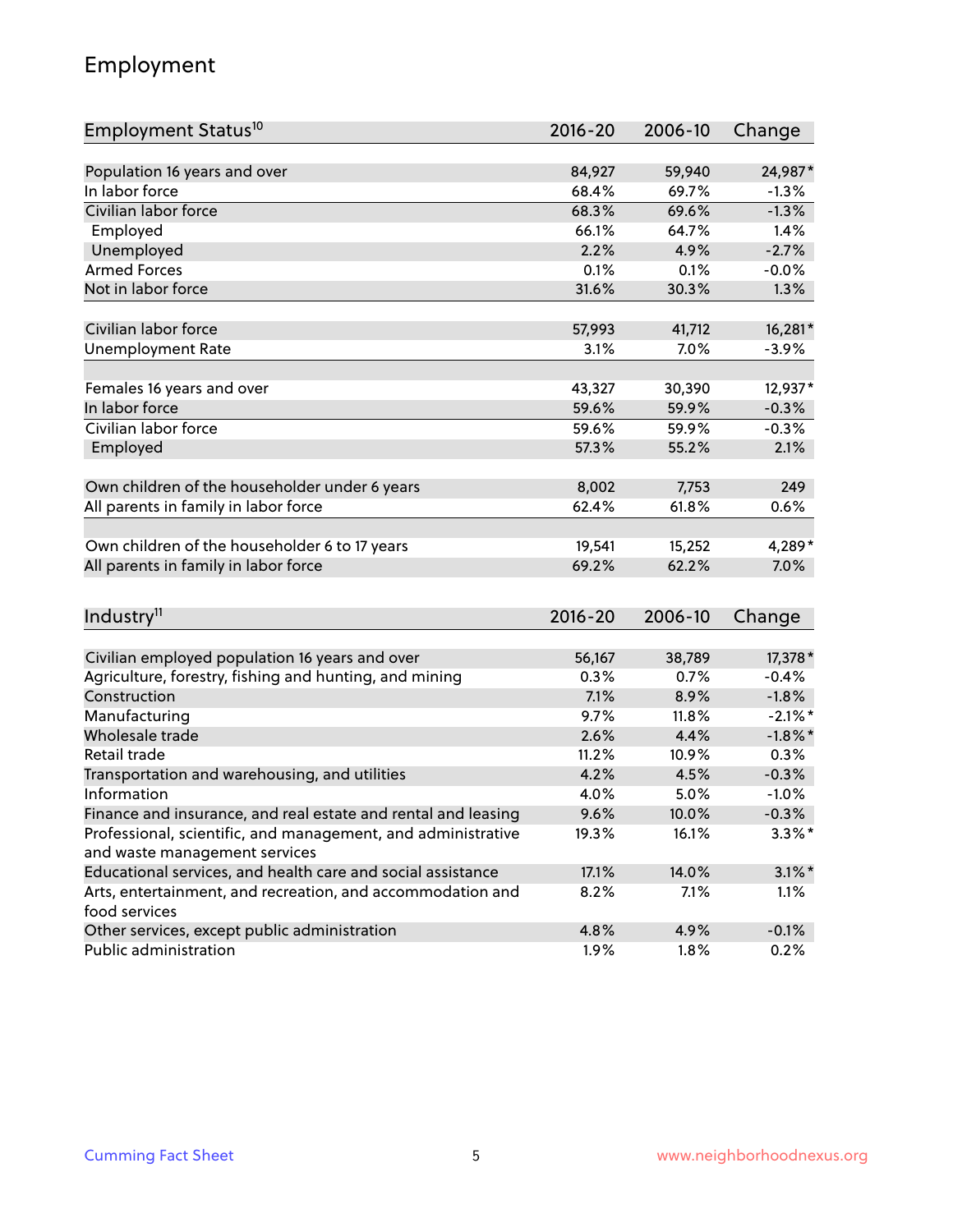# Employment, continued...

| Occupation <sup>12</sup>                                                    | $2016 - 20$ | 2006-10 | Change     |
|-----------------------------------------------------------------------------|-------------|---------|------------|
| Civilian employed population 16 years and over                              | 56,167      | 38,789  | 17,378 *   |
| Management, business, science, and arts occupations                         | 51.6%       | 43.0%   | $8.6\%$ *  |
| Service occupations                                                         | 12.4%       | 13.0%   | $-0.6%$    |
| Sales and office occupations                                                | 22.9%       | 27.2%   | $-4.3\%$ * |
|                                                                             | 5.7%        | 8.7%    | $-3.0\%$ * |
| Natural<br>and<br>resources,<br>construction,<br>maintenance<br>occupations |             |         |            |
| Production, transportation, and material moving occupations                 | 7.5%        | 8.1%    | $-0.6%$    |
| Class of Worker <sup>13</sup>                                               | $2016 - 20$ | 2006-10 | Change     |
|                                                                             |             |         |            |
| Civilian employed population 16 years and over                              | 56,167      | 38,789  | 17,378 *   |
| Private wage and salary workers                                             | 84.1%       | 85.4%   | $-1.3%$    |
| Government workers                                                          | 9.1%        | 8.3%    | 0.8%       |
| Self-employed in own not incorporated business workers                      | 6.6%        | 6.3%    | 0.3%       |
| Unpaid family workers                                                       | 0.1%        | 0.0%    | 0.1%       |
| Job Flows <sup>14</sup>                                                     | 2019        | 2010    | Change     |
|                                                                             |             |         |            |
| Total Jobs in district                                                      | 35,072      | 25,756  | 9,316      |
| Held by residents of district                                               | 22.8%       | 23.5%   | $-0.8%$    |
| Held by non-residents of district                                           | 77.2%       | 76.5%   | 0.8%       |
| Jobs by Industry Sector <sup>15</sup>                                       | 2019        | 2010    | Change     |
|                                                                             |             |         |            |
| Total Jobs in district                                                      | 35,072      | 25,756  | 9,316      |
| Goods Producing sectors                                                     | 18.5%       | 18.5%   | $-0.0%$    |
| Trade, Transportation, and Utilities sectors                                | 22.9%       | 18.6%   | 4.3%       |
| All Other Services sectors                                                  | 58.7%       | 62.9%   | $-4.3%$    |
|                                                                             |             |         |            |
| Total Jobs in district held by district residents                           | 7,987       | 6,061   | 1,926      |
| <b>Goods Producing sectors</b>                                              | 15.9%       | 15.5%   | 0.4%       |
| Trade, Transportation, and Utilities sectors                                | 14.8%       | 13.2%   | 1.6%       |
| All Other Services sectors                                                  | 69.3%       | 71.2%   | $-2.0%$    |
|                                                                             |             |         |            |
| Jobs by Earnings <sup>16</sup>                                              | 2019        | 2010    | Change     |
| Total Jobs in district                                                      | 35,072      | 25,756  | 9,316      |
| Jobs with earnings \$1250/month or less                                     | 24.9%       | 26.8%   | $-1.9%$    |
| Jobs with earnings \$1251/month to \$3333/month                             | 35.0%       | 42.5%   | $-7.6%$    |
| Jobs with earnings greater than \$3333/month                                | 40.1%       | 30.6%   | 9.5%       |
|                                                                             |             |         |            |
| Total Jobs in district held by district residents                           | 7,987       | 6,061   | 1,926      |
| Jobs with earnings \$1250/month or less                                     | 26.6%       | 27.5%   | $-0.8%$    |
| Jobs with earnings \$1251/month to \$3333/month                             | 31.9%       | 39.1%   | $-7.2%$    |
| Jobs with earnings greater than \$3333/month                                | 41.5%       | 33.4%   | 8.0%       |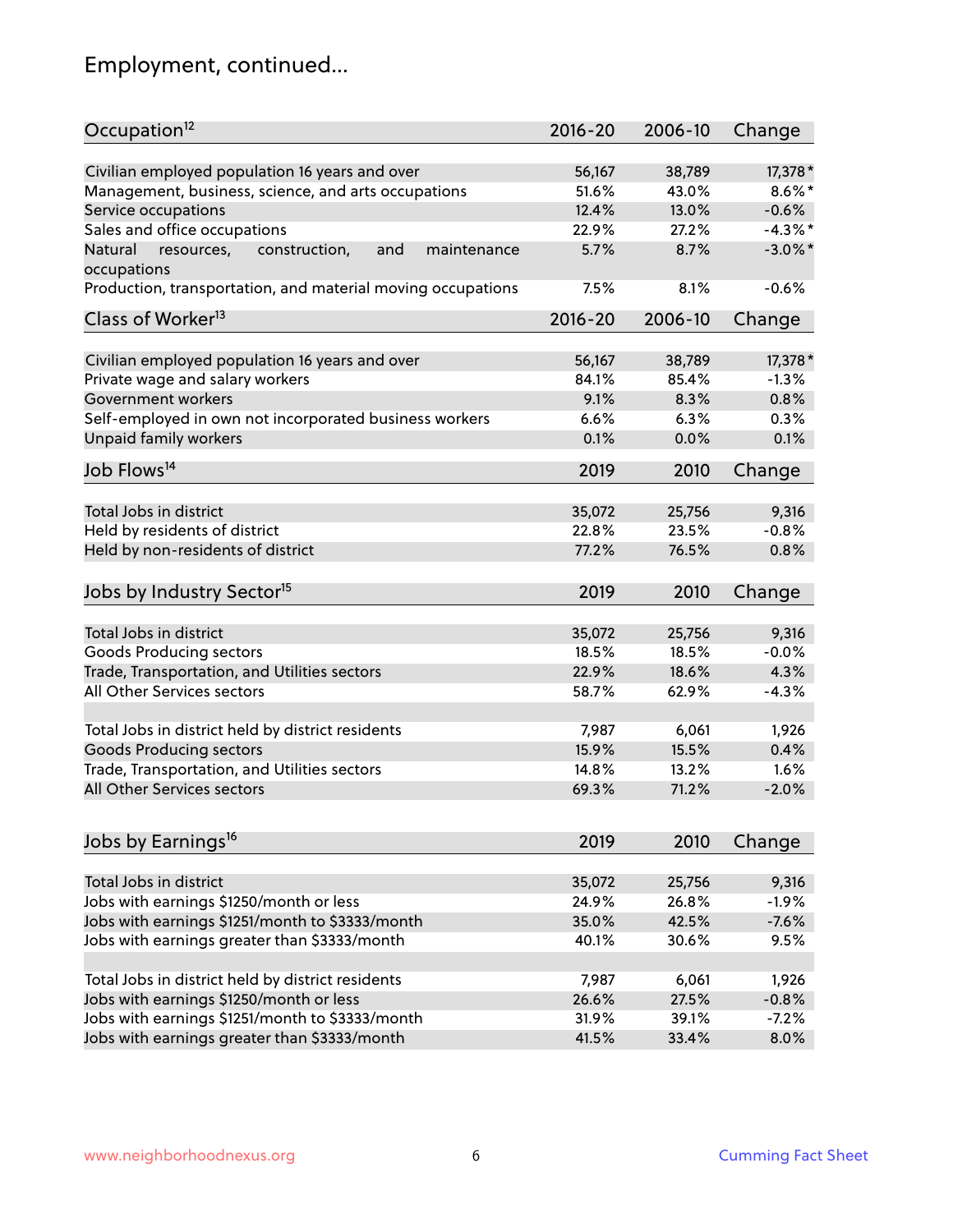# Employment, continued...

| 2019   | 2010   | Change  |
|--------|--------|---------|
|        |        |         |
| 35,072 | 25,756 | 9,316   |
| 25.6%  | 24.9%  | 0.7%    |
| 53.3%  | 59.4%  | $-6.1%$ |
| 21.0%  | 15.6%  | 5.4%    |
|        |        |         |
| 7.987  | 6.061  | 1,926   |
| 23.0%  | 20.4%  | 2.6%    |
| 52.6%  | 60.9%  | $-8.3%$ |
| 24.4%  | 18.7%  | 5.6%    |
|        |        |         |

#### Education

| School Enrollment <sup>18</sup>                | $2016 - 20$ | 2006-10 | Change     |
|------------------------------------------------|-------------|---------|------------|
|                                                |             |         |            |
| Population 3 years and over enrolled in school | 29,317      | 22,503  | $6,814*$   |
| Nursery school, preschool                      | 8.0%        | 10.8%   | $-2.9\%$ * |
| Kindergarten                                   | 4.6%        | 7.5%    | $-2.9\%$ * |
| Elementary school (grades 1-8)                 | 44.8%       | 46.8%   | $-1.9\%$   |
| High school (grades 9-12)                      | 23.6%       | 20.5%   | $3.2\%$ *  |
| College or graduate school                     | 18.9%       | 14.4%   | 4.5%*      |
| Educational Attainment <sup>19</sup>           | 2016-20     | 2006-10 | Change     |
|                                                |             |         |            |
| Population 25 years and over                   | 73,634      | 52,892  | 20,742*    |
| Less than 9th grade                            | 2.9%        | 4.7%    | $-1.8%$    |
| 9th to 12th grade, no diploma                  | 3.8%        | 6.0%    | $-2.1%$    |
| High school graduate (includes equivalency)    | 16.9%       | 20.4%   | $-3.5%$ *  |
| Some college, no degree                        | 16.5%       | 20.8%   | $-4.3\%$ * |
| Associate's degree                             | 7.3%        | 8.1%    | $-0.8\%$   |
| Bachelor's degree                              | 35.6%       | 29.1%   | $6.5%$ *   |
| Graduate or professional degree                | 17.0%       | 10.9%   | $6.1\%$ *  |
| Percent high school graduate or higher         | 93.3%       | 89.3%   | 4.0%*      |
| Percent bachelor's degree or higher            | 52.6%       | 40.0%   | 12.6%*     |
|                                                |             |         |            |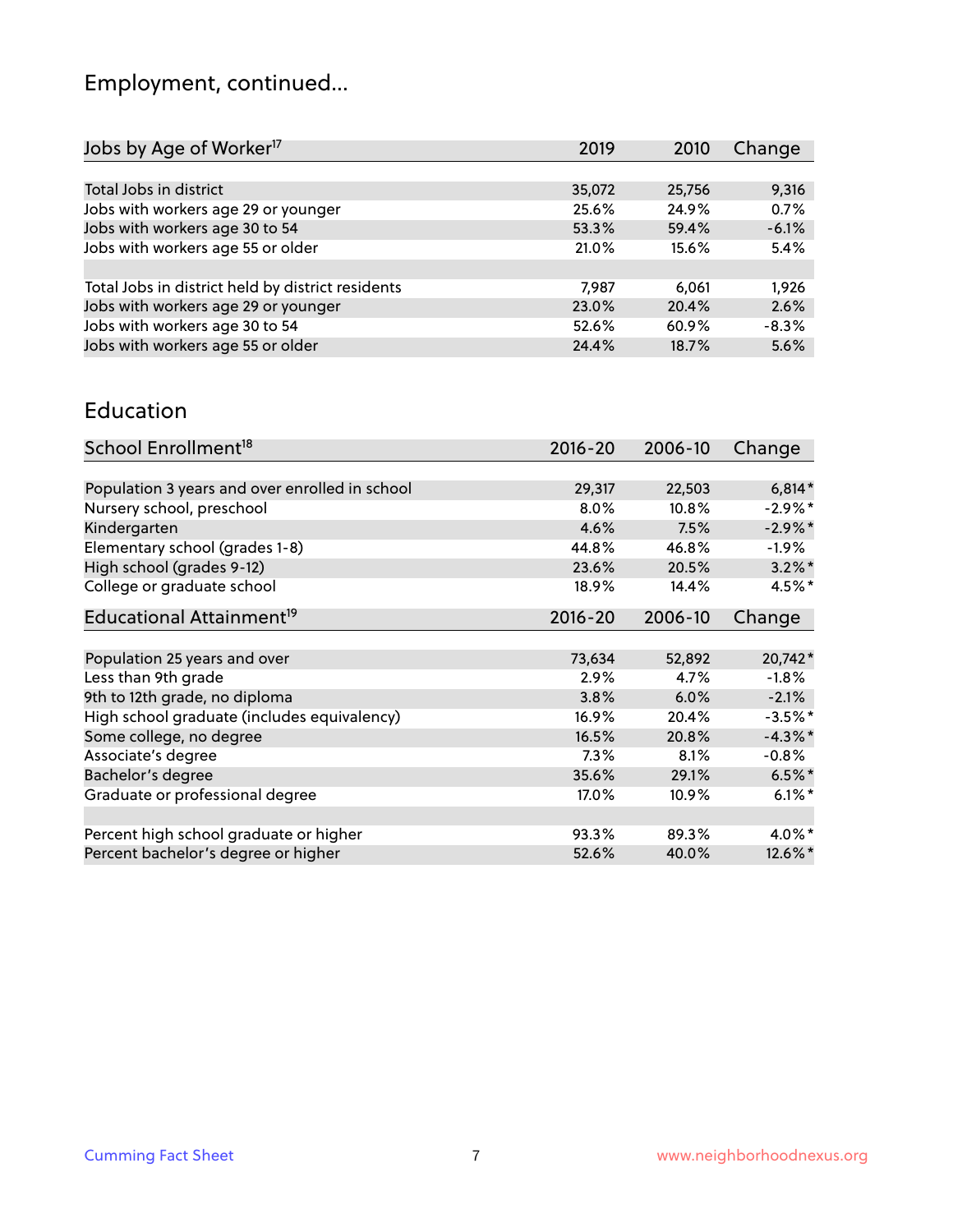#### Housing

| Households by Type <sup>20</sup>                     | 2016-20 | 2006-10 | Change     |
|------------------------------------------------------|---------|---------|------------|
|                                                      |         |         |            |
| <b>Total households</b>                              | 38,637  | 28,085  | $10,552*$  |
| Family households (families)                         | 78.5%   | 78.1%   | 0.4%       |
| With own children under 18 years                     | 40.6%   | 41.6%   | $-1.0%$    |
| Married-couple family                                | 68.0%   | 66.4%   | 1.7%       |
| With own children of the householder under 18 years  | 35.0%   | 34.6%   | 0.3%       |
| Male householder, no wife present, family            | 3.8%    | 3.6%    | 0.1%       |
| With own children of the householder under 18 years  | 2.0%    | 2.1%    | $-0.2%$    |
| Female householder, no husband present, family       | 6.7%    | 8.1%    | $-1.4%$    |
| With own children of the householder under 18 years  | 3.7%    | 4.9%    | $-1.2%$    |
| Nonfamily households                                 | 21.5%   | 21.9%   | $-0.4%$    |
| Householder living alone                             | 17.1%   | 17.6%   | $-0.6%$    |
| 65 years and over                                    | 6.9%    | 4.9%    | $2.1\%$ *  |
|                                                      |         |         |            |
| Households with one or more people under 18 years    | 42.9%   | 43.1%   | $-0.2%$    |
| Households with one or more people 65 years and over | 26.2%   | 16.9%   | $9.2\%$ *  |
|                                                      |         |         |            |
| Average household size                               | 2.82    | 2.88    | $-0.06*$   |
| Average family size                                  | 3.19    | 3.25    | $-0.06$    |
|                                                      |         |         |            |
| Housing Occupancy <sup>21</sup>                      | 2016-20 | 2006-10 | Change     |
| Total housing units                                  | 40,480  | 31,168  | $9,312*$   |
| Occupied housing units                               | 95.4%   | 90.1%   | $5.3\%$ *  |
| Vacant housing units                                 | 4.6%    | 9.9%    | $-5.3\%$ * |
|                                                      |         |         |            |
| Homeowner vacancy rate                               | 0.8     | 5.4     | $-4.6*$    |
| Rental vacancy rate                                  | 5.3     | 6.0     | $-0.7$     |
|                                                      |         |         |            |
| Units in Structure <sup>22</sup>                     | 2016-20 | 2006-10 | Change     |
|                                                      |         |         |            |
| Total housing units                                  | 40,480  | 31,168  | $9,312*$   |
| 1-unit, detached                                     | 85.1%   | 84.7%   | 0.4%       |
| 1-unit, attached                                     | 5.7%    | 4.2%    | 1.5%       |
| 2 units                                              | 0.4%    | 0.6%    | $-0.3%$    |
| 3 or 4 units                                         | 0.8%    | 2.2%    | $-1.4%$    |
| 5 to 9 units                                         | 1.1%    | 0.9%    | 0.1%       |
| 10 to 19 units                                       | 1.8%    | 0.8%    | 1.0%       |
| 20 or more units                                     | 1.6%    | 1.7%    | $-0.1%$    |
| Mobile home                                          | 3.4%    | 4.9%    | $-1.5%$    |
| Boat, RV, van, etc.                                  | 0.1%    | 0.0%    | 0.1%       |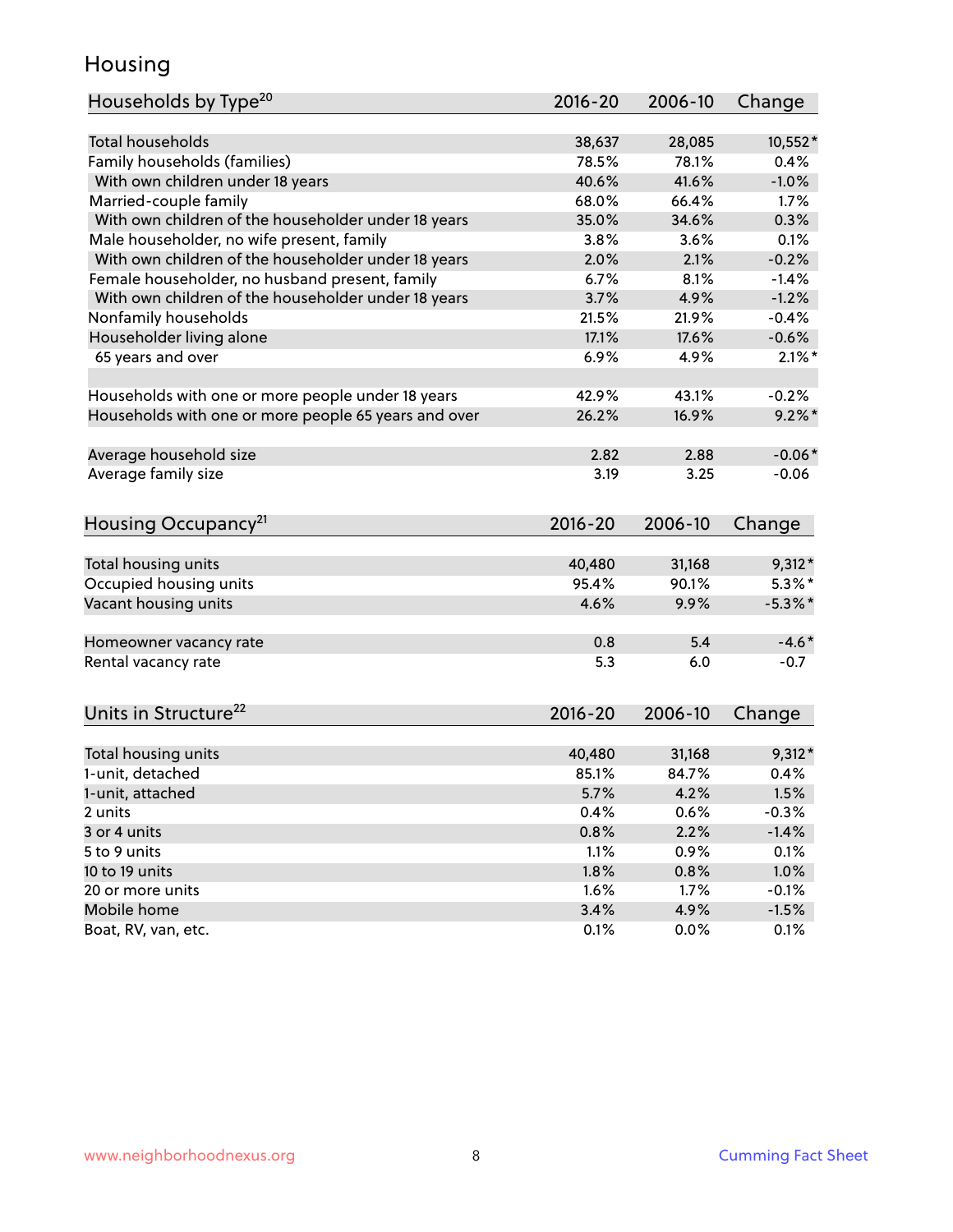# Housing, Continued...

| Year Structure Built <sup>23</sup>             | 2016-20     | 2006-10 | Change      |
|------------------------------------------------|-------------|---------|-------------|
| Total housing units                            | 40,480      | 31,168  | $9,312*$    |
| Built 2014 or later                            | 12.3%       | (X)     | (X)         |
| Built 2010 to 2013                             | 6.5%        | (X)     | (X)         |
| Built 2000 to 2009                             | 33.6%       | 39.8%   | $-6.2\%$ *  |
| Built 1990 to 1999                             | 26.4%       | 32.3%   | $-5.9\%$ *  |
| Built 1980 to 1989                             | 10.9%       | 12.7%   | $-1.8%$     |
| Built 1970 to 1979                             | 6.1%        | 8.0%    | $-1.9%$ *   |
| Built 1960 to 1969                             | 2.5%        | 3.7%    | $-1.2%$     |
| Built 1950 to 1959                             | 1.0%        | 2.1%    | $-1.1%$     |
| Built 1940 to 1949                             | 0.2%        | 0.4%    | $-0.1%$     |
| Built 1939 or earlier                          | 0.5%        | 1.1%    | $-0.6%$     |
| Housing Tenure <sup>24</sup>                   | $2016 - 20$ | 2006-10 | Change      |
|                                                |             |         |             |
| Occupied housing units                         | 38,637      | 28,085  | 10,552*     |
| Owner-occupied                                 | 84.0%       | 83.0%   | 1.0%        |
| Renter-occupied                                | 16.0%       | 17.0%   | $-1.0%$     |
| Average household size of owner-occupied unit  | 2.85        | 2.88    | $-0.03$     |
| Average household size of renter-occupied unit | 2.68        | 2.90    | $-0.22$     |
| Residence 1 Year Ago <sup>25</sup>             | 2016-20     | 2006-10 | Change      |
|                                                |             |         |             |
| Population 1 year and over                     | 108,409     | 80,454  | 27,955*     |
| Same house                                     | 88.1%       | 88.3%   | $-0.2%$     |
| Different house in the U.S.                    | 11.5%       | 11.3%   | 0.2%        |
| Same county                                    | 4.8%        | 4.5%    | 0.3%        |
| Different county                               | 6.7%        | 6.8%    | $-0.1%$     |
| Same state                                     | 4.4%        | 4.3%    | 0.1%        |
| Different state                                | 2.3%        | 2.5%    | $-0.2%$     |
| Abroad                                         | 0.4%        | 0.5%    | $-0.0%$     |
| Value of Housing Unit <sup>26</sup>            | $2016 - 20$ | 2006-10 | Change      |
| Owner-occupied units                           | 32,448      | 23,304  | $9,144*$    |
| Less than \$50,000                             | 1.6%        | 1.8%    | $-0.2%$     |
| \$50,000 to \$99,999                           | 0.7%        | 3.5%    | $-2.8%$     |
| \$100,000 to \$149,999                         | 3.2%        | 9.0%    | $-5.9\%$ *  |
| \$150,000 to \$199,999                         | 7.1%        | 17.3%   | $-10.2\%$ * |
| \$200,000 to \$299,999                         | 26.2%       | 29.1%   | $-2.9%$     |
| \$300,000 to \$499,999                         | 42.6%       | 26.3%   | 16.3%*      |
| \$500,000 to \$999,999                         | 16.9%       | 12.0%   | 4.9%*       |
| \$1,000,000 or more                            | 1.7%        | 1.0%    | 0.8%        |
| Median (dollars)                               | 342,370     | 253,665 | 88,705*     |
| Mortgage Status <sup>27</sup>                  | 2016-20     | 2006-10 | Change      |
| Owner-occupied units                           | 32,448      | 23,304  | $9,144*$    |
| Housing units with a mortgage                  | 75.6%       | 84.5%   | $-8.9\%$ *  |
| Housing units without a mortgage               | 24.4%       | 15.5%   | 8.9%*       |
|                                                |             |         |             |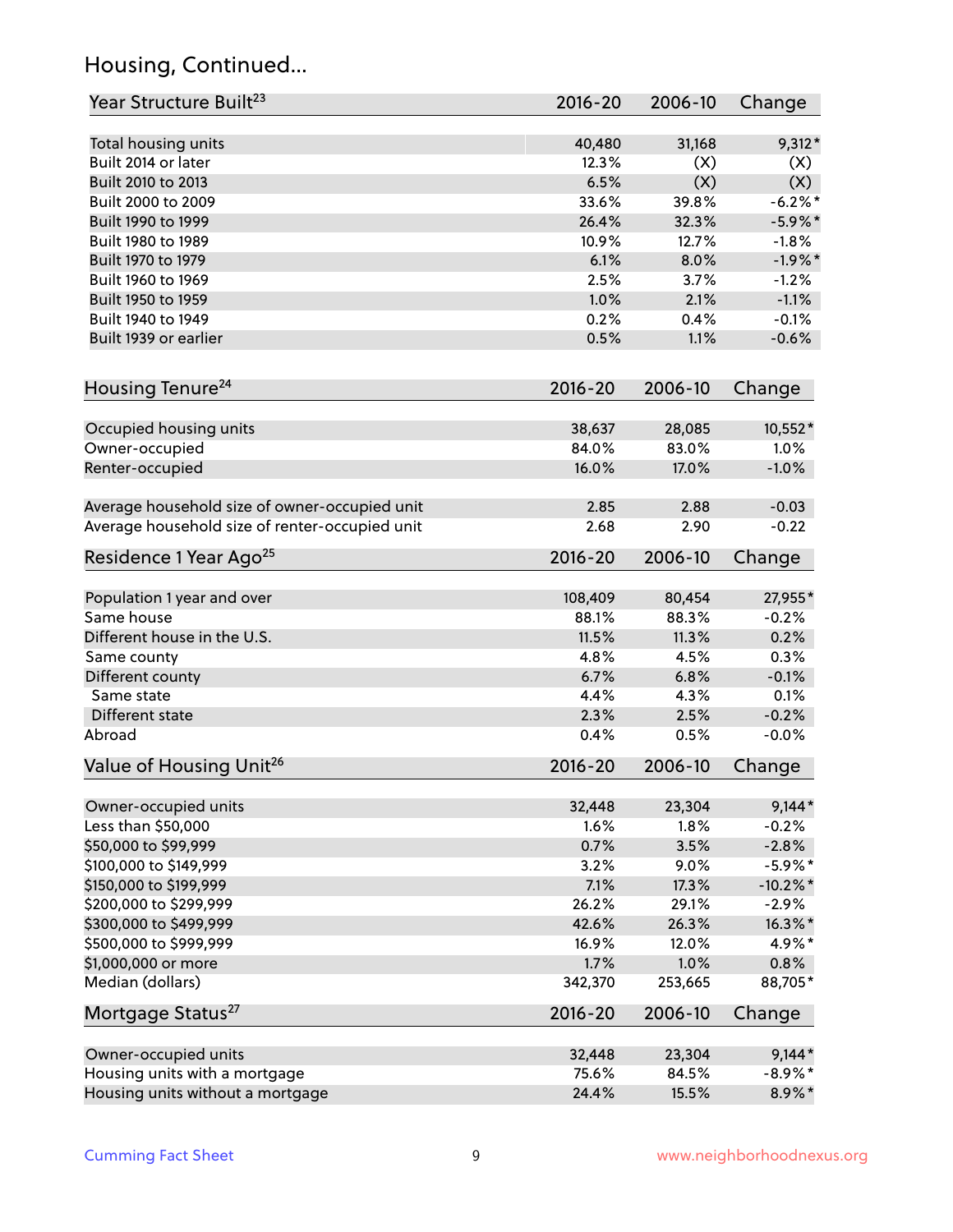### Housing, Continued...

| Selected Monthly Owner Costs <sup>28</sup>                                            | 2016-20     | 2006-10 | Change     |
|---------------------------------------------------------------------------------------|-------------|---------|------------|
| Housing units with a mortgage                                                         | 24,529      | 19,688  | 4,841*     |
| Less than \$300                                                                       | 0.3%        | 0.1%    | 0.2%       |
| \$300 to \$499                                                                        | 0.4%        | 0.7%    | $-0.3%$    |
| \$500 to \$999                                                                        | 5.4%        | 8.8%    | $-3.4%$    |
| \$1,000 to \$1,499                                                                    | 19.5%       | 24.5%   | $-5.0\%$ * |
| \$1,500 to \$1,999                                                                    | 27.1%       | 28.0%   | $-0.9\%$   |
| \$2,000 to \$2,999                                                                    | 35.0%       | 27.0%   | $8.0\%$ *  |
| \$3,000 or more                                                                       | 12.3%       | 10.9%   | 1.4%       |
| Median (dollars)                                                                      | 1,950       | 1,784   | $166*$     |
| Housing units without a mortgage                                                      | 7,919       | 3,616   | $4,303*$   |
| Less than \$150                                                                       | 1.4%        | 1.4%    | $-0.0%$    |
| \$150 to \$249                                                                        | 6.4%        | 13.5%   | $-7.1%$    |
| \$250 to \$349                                                                        | 15.1%       | 23.4%   | $-8.3%$    |
| \$350 to \$499                                                                        | 26.1%       | 27.7%   | $-1.5%$    |
| \$500 to \$699                                                                        | 30.4%       | 19.1%   | 11.3%      |
| \$700 or more                                                                         | 20.5%       | 14.9%   | 5.6%       |
| Median (dollars)                                                                      | 505         | 403     | $103*$     |
| Selected Monthly Owner Costs as a Percentage of<br>Household Income <sup>29</sup>     | $2016 - 20$ | 2006-10 | Change     |
| Housing units with a mortgage (excluding units where<br>SMOCAPI cannot be computed)   | 24,454      | 19,646  | 4,808*     |
| Less than 20.0 percent                                                                | 55.0%       | 36.8%   | 18.3%*     |
| 20.0 to 24.9 percent                                                                  | 17.5%       | 17.6%   | $-0.1%$    |
| 25.0 to 29.9 percent                                                                  | 7.9%        | 12.3%   | $-4.5%$ *  |
| 30.0 to 34.9 percent                                                                  | 6.0%        | 8.7%    | $-2.7\%$ * |
| 35.0 percent or more                                                                  | 13.6%       | 24.5%   | $-10.9%$ * |
| Not computed                                                                          | 75          | 42      | 33         |
| Housing unit without a mortgage (excluding units where<br>SMOCAPI cannot be computed) | 7,837       | 3,585   | 4,252*     |
| Less than 10.0 percent                                                                | 60.3%       | 52.9%   | 7.4%       |
| 10.0 to 14.9 percent                                                                  | 17.9%       | 19.5%   | $-1.6%$    |
| 15.0 to 19.9 percent                                                                  | 7.9%        | 9.7%    | $-1.8%$    |
| 20.0 to 24.9 percent                                                                  | 4.4%        | 6.1%    | $-1.7%$    |
| 25.0 to 29.9 percent                                                                  | 2.7%        | 2.0%    | 0.7%       |
| 30.0 to 34.9 percent                                                                  | 1.6%        | 2.4%    | $-0.8%$    |
| 35.0 percent or more                                                                  | 5.2%        | 7.5%    | $-2.3%$    |
| Not computed                                                                          | 82          | 31      | 51         |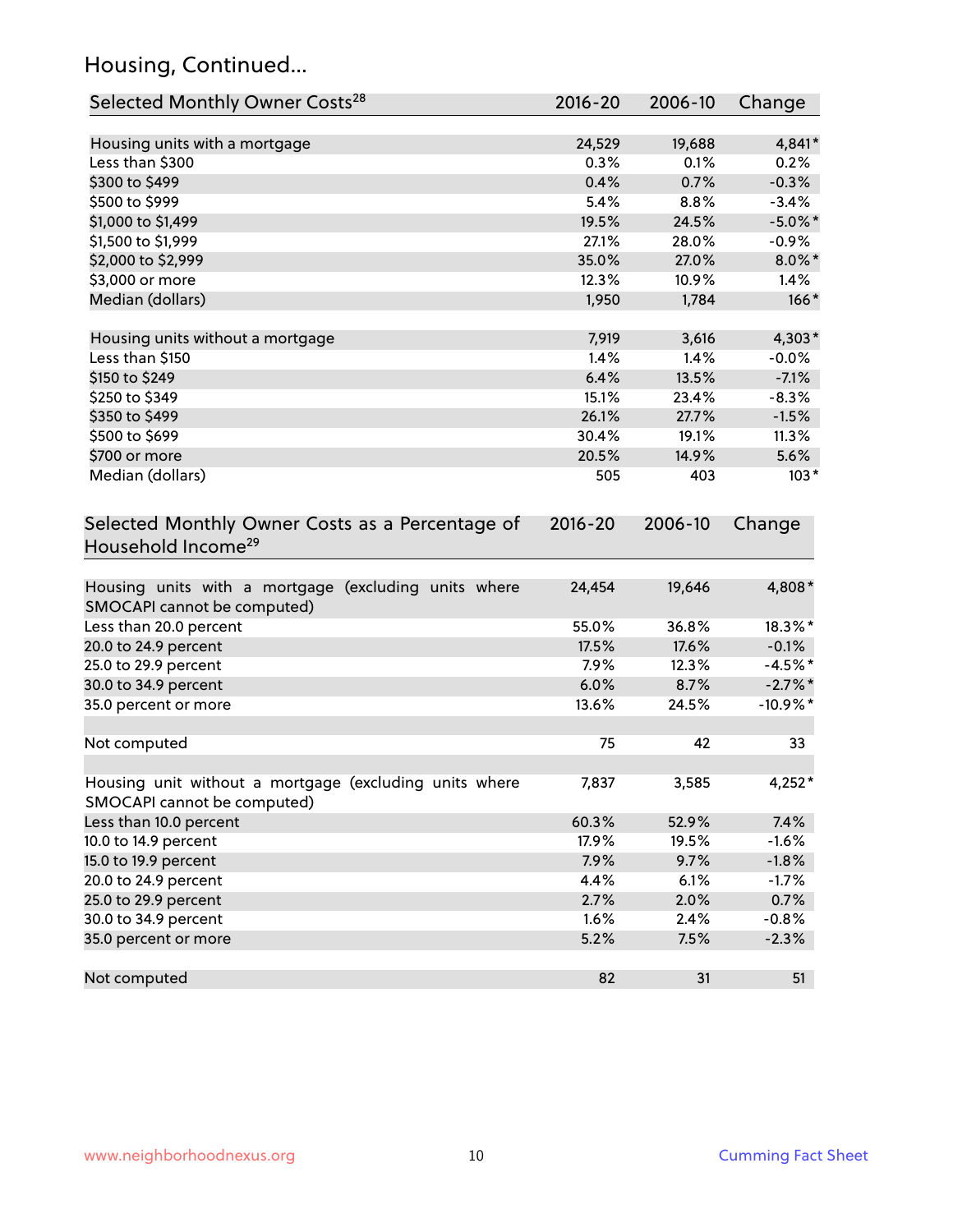### Housing, Continued...

| Gross Rent <sup>30</sup>                                                       | 2016-20 | 2006-10 | Change     |
|--------------------------------------------------------------------------------|---------|---------|------------|
| Occupied units paying rent                                                     | 5,863   | 4,272   | $1,591*$   |
| Less than \$200                                                                | 0.3%    | 0.0%    | 0.3%       |
| \$200 to \$499                                                                 | 4.2%    | 7.6%    | $-3.4%$    |
| \$500 to \$749                                                                 | 6.3%    | 13.6%   | $-7.3%$    |
| \$750 to \$999                                                                 | 15.8%   | 24.0%   | $-8.2%$    |
| \$1,000 to \$1,499                                                             | 34.7%   | 38.9%   | $-4.1%$    |
| \$1,500 to \$1,999                                                             | 26.4%   | 13.7%   | 12.7%      |
| \$2,000 or more                                                                | 12.4%   | 2.3%    | 10.1%      |
| Median (dollars)                                                               | 1,333   | 1,298   | 35         |
| No rent paid                                                                   | 326     | 509     | $-183$     |
| Gross Rent as a Percentage of Household Income <sup>31</sup>                   | 2016-20 | 2006-10 | Change     |
| Occupied units paying rent (excluding units where GRAPI<br>cannot be computed) | 5,819   | 4,168   | 1,651      |
| Less than 15.0 percent                                                         | 11.9%   | 7.9%    | 4.0%       |
| 15.0 to 19.9 percent                                                           | 16.0%   | 12.5%   | 3.5%       |
| 20.0 to 24.9 percent                                                           | 17.9%   | 20.4%   | $-2.5%$    |
| 25.0 to 29.9 percent                                                           | 11.7%   | 11.5%   | 0.2%       |
| 30.0 to 34.9 percent                                                           | 7.8%    | 8.3%    | $-0.5%$    |
| 35.0 percent or more                                                           | 34.6%   | 39.3%   | $-4.7%$    |
| Not computed                                                                   | 370     | 613     | $-243$     |
| Transportation                                                                 |         |         |            |
| Commuting to Work <sup>32</sup>                                                | 2016-20 | 2006-10 | Change     |
| Workers 16 years and over                                                      | 54,945  | 38,236  | 16,709*    |
| Car, truck, or van - drove alone                                               | 73.7%   | 78.4%   | $-4.7%$ *  |
| Car, truck, or van - carpooled                                                 | 7.5%    | 9.9%    | $-2.4\%$ * |
| Public transportation (excluding taxicab)                                      | 0.4%    | 0.6%    | $-0.3%$    |
| Walked                                                                         | 0.5%    | 0.8%    | $-0.3%$    |
| Other means                                                                    | 1.1%    | 1.9%    | $-0.8%$    |
| Worked at home                                                                 | 16.8%   | 8.3%    | 8.5%*      |
| Mean travel time to work (minutes)                                             | 33.1    | 29.1    | $4.1*$     |
| Vehicles Available <sup>33</sup>                                               | 2016-20 | 2006-10 | Change     |
| Occupied housing units                                                         | 38,637  | 28,085  | 10,552*    |
| No vehicles available                                                          | 1.7%    | 2.5%    | $-0.7%$    |
| 1 vehicle available                                                            | 21.7%   | 22.0%   | $-0.3%$    |
| 2 vehicles available                                                           | 48.9%   | 52.5%   | $-3.5%$ *  |
| 3 or more vehicles available                                                   | 27.7%   | 23.1%   | 4.6%       |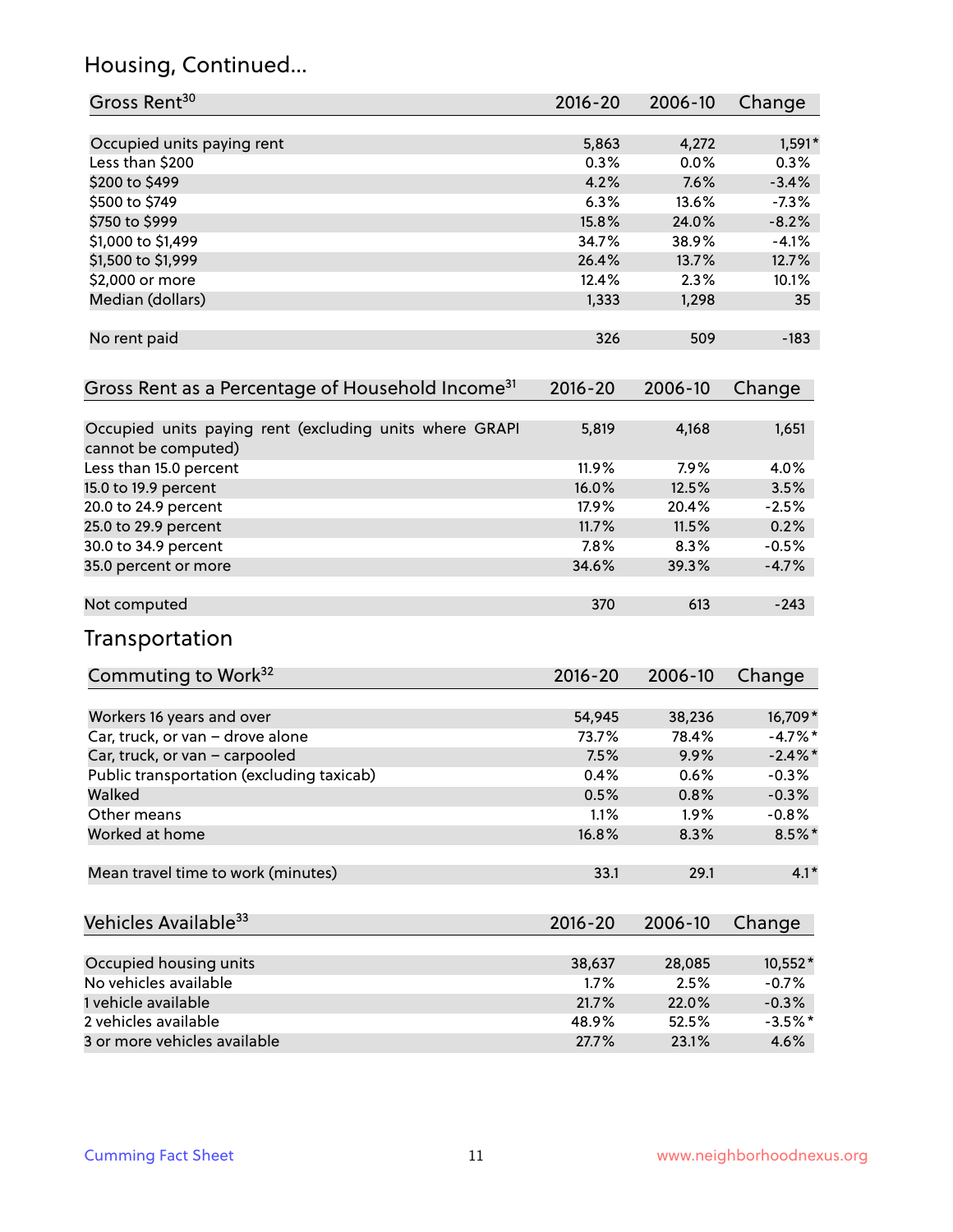#### Health

| Health Insurance coverage <sup>34</sup> | 2016-20 |
|-----------------------------------------|---------|
|-----------------------------------------|---------|

| Civilian Noninstitutionalized Population                | 109,107 |
|---------------------------------------------------------|---------|
| With health insurance coverage                          | 91.7%   |
| With private health insurance coverage                  | 82.4%   |
| With public health coverage                             | 19.2%   |
| No health insurance coverage                            | 8.3%    |
| Civilian Noninstitutionalized Population Under 19 years | 29,708  |
| No health insurance coverage                            | 5.4%    |
| Civilian Noninstitutionalized Population 19 to 64 years | 64,546  |
| In labor force:                                         | 53,009  |
| Employed:                                               | 51,532  |
| With health insurance coverage                          | 89.7%   |
| With private health insurance coverage                  | 88.3%   |
| With public coverage                                    | 2.7%    |
| No health insurance coverage                            | 10.3%   |
| Unemployed:                                             | 1,477   |
| With health insurance coverage                          | 66.1%   |
| With private health insurance coverage                  | 60.6%   |
| With public coverage                                    | 7.7%    |
| No health insurance coverage                            | 33.9%   |
| Not in labor force:                                     | 11,537  |
| With health insurance coverage                          | 86.4%   |
| With private health insurance coverage                  | 77.6%   |
| With public coverage                                    | 13.5%   |
| No health insurance coverage                            | 13.6%   |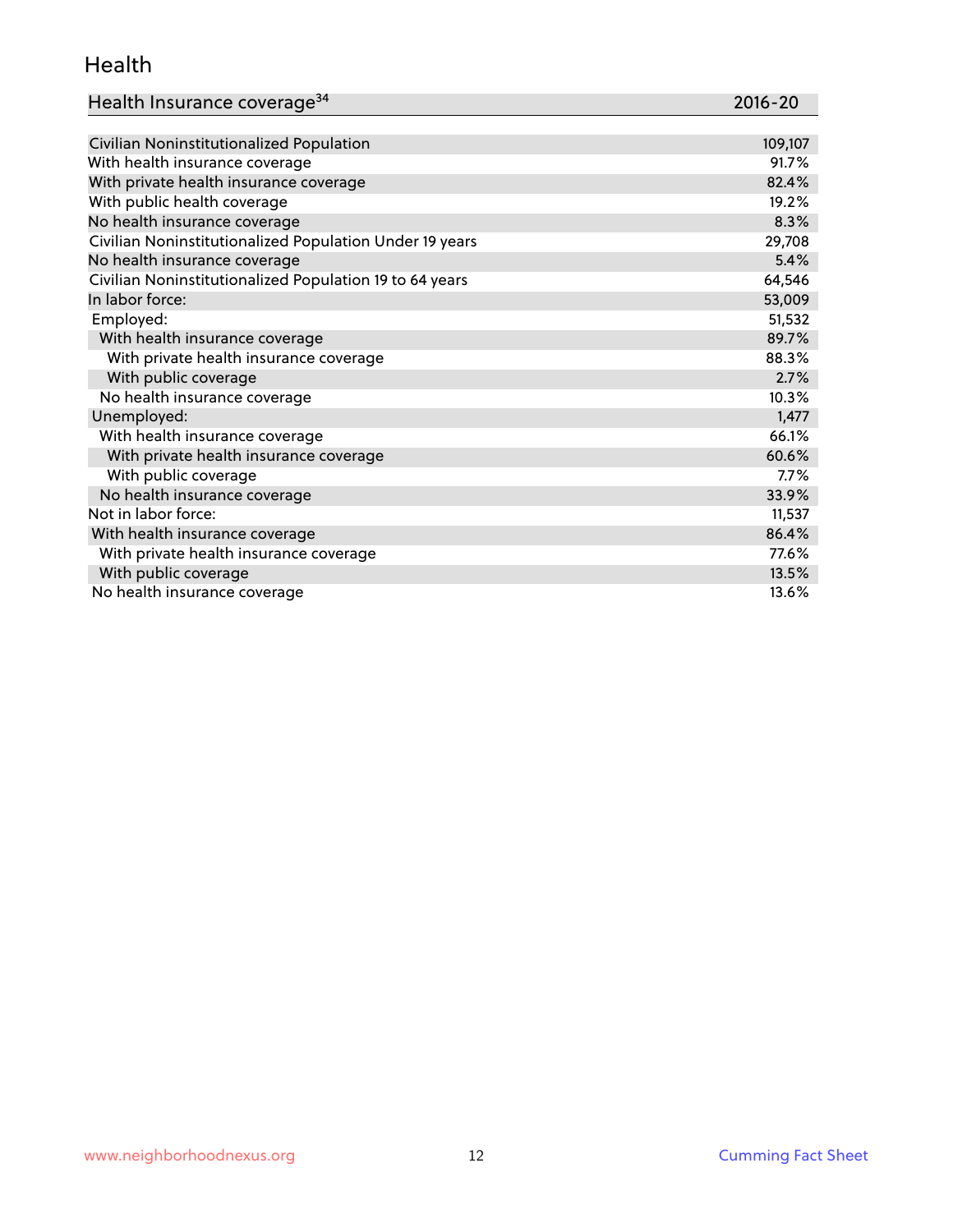### Employment Forecasts

| Forecast Employment by Sector <sup>35</sup>      | 2030   | 2020   | Change   |
|--------------------------------------------------|--------|--------|----------|
|                                                  |        |        |          |
| <b>All Sectors</b>                               | 42,596 | 40,009 | 6.5%     |
| Goods Producing                                  | 7,113  | 6,776  | 5.0%     |
| Agriculture, forestry, fishing and hunting       | 9      | 10     | $-10.0%$ |
| Mining                                           | 129    | 112    | 15.2%    |
| Construction                                     | 3,504  | 2,859  | 22.6%    |
| Manufacturing                                    | 3,471  | 3,795  | $-8.5%$  |
| Service Providing                                | 6,966  | 6,168  | 12.9%    |
| Wholesale trade                                  | 1,779  | 1,255  | 41.8%    |
| Retail trade                                     | 4,402  | 4,169  | 5.6%     |
| Transportation and warehousing                   | 504    | 429    | 17.5%    |
| <b>Utilities</b>                                 | 281    | 315    | $-10.8%$ |
| Information                                      | 495    | 543    | $-8.8%$  |
| <b>Financial activities</b>                      | 2,376  | 2,418  | $-1.7%$  |
| Finance and insurance                            | 1,252  | 1,275  | $-1.8%$  |
| Real estate and rental and leasing               | 1,124  | 1,143  | $-1.7%$  |
| Professional and business services               | 3,102  | 2,984  | 4.0%     |
| Professional, scientific, and technical services | 2,970  | 2,850  | 4.2%     |
| Management of companies and enterprises          | 132    | 134    | $-1.5%$  |
| <b>Education and health services</b>             | 9,390  | 8,643  | 8.6%     |
| <b>Education services</b>                        | 3,457  | 3,330  | 3.8%     |
| Health care and social assistance                | 5,933  | 5,313  | 11.7%    |
| Leisure and hospitality                          | 5,061  | 4,926  | 2.7%     |
| Arts, entertainment, and recreation              | 834    | 864    | $-3.5%$  |
| Accommodation and food services                  | 4,227  | 4,062  | 4.1%     |
| Other services, except public administration     | 1,669  | 1,631  | 2.3%     |
| <b>Public administration</b>                     | 1,943  | 1,881  | 3.3%     |

## Population Forecasts

| Population Forecasts <sup>36</sup> | 2030    | 2020    | Change |
|------------------------------------|---------|---------|--------|
|                                    |         |         |        |
| <b>Total Population</b>            | 149.728 | 113,262 | 32.2%  |
| <b>Total Households</b>            | 55.874  | 41.659  | 34.1%  |